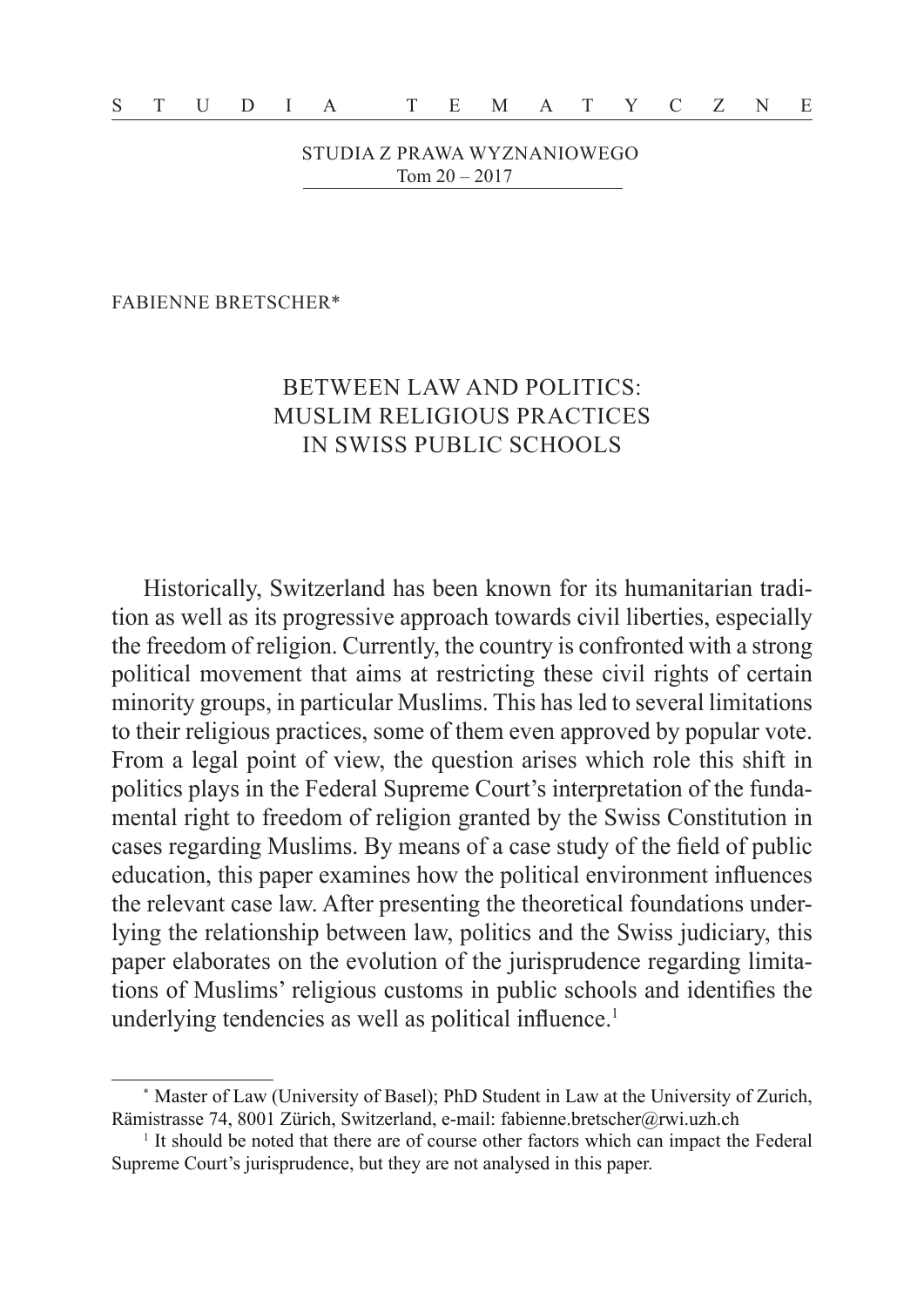### 1. THE SWISS JUDICIARY BETWEEN LAW AND POLITICS

In order to understand the role of the Swiss judiciary and how it is positioned in the political landscape, this section first presents a short typology of Swiss democracy. Subsequently, the main features of the Federal Supreme Court (FSC), Switzerland's highest court, are **introduced** 

#### 1.1. A SHORT ACCOUNT OF SWISS DEMOCRACY

Switzerland is based on a democratic system mostly known for its strong direct democratic instruments.<sup>2</sup> This emphasis on direct democracy influences the interpretation of the principle of separation of powers in Switzerland. Differently from other democracies, the power is not only divided among the legislative, executive and judicial branches of the government, but a significant share lies also with the people.<sup>3</sup> This is expressed in the Swiss Constitution, which states that "subject to the right of the People and the Cantons, the Federal Assembly [i.e. the Parliament] is the supreme authority of the Confederation."4 Due to this emphasis on popular sovereignty, it is thus not surprising that the legislative power, which disposes of direct democratic legitimacy based on the election of its members by the people, enjoys a predominant position compared to the other two branches of the government:<sup>5</sup> it is primarily the Federal Assembly which disposes of instruments to

<sup>2</sup> For the historical origins, see Wolf Linder, *Swiss Democracy: Possible Solutions to Conflict in Multicultural Societies* (Basingstoke: Palgrave Macmillan, 3rd ed., 2010), 95 ff.

<sup>3</sup> Giovanni Biaggini, "§17: Gewaltenteilung im Verfassungsstaat," in *Staatsrecht*, eds. Giovanni Biaggini, Thomas Gächter, and Regina Kiener (Zürich: Dike, 2nd ed., 2015), 193 ff., 204.

<sup>4</sup> Art. 148(1) of the Swiss Constitution (SCst) of 18 April 1999, available online: <https:// www.admin.ch/opc/en/classified-compilation/19995395/index.html> [accessed: 29.06.2017].

<sup>5</sup> Regina Kiener, "§18: Die Bundesversammlung als Parlament des Bundes," in *Staatsrecht*, eds. Giovanni Biaggini, Thomas Gächter, and Regina Kiener (Zürich: Dike, 2<sup>nd</sup> ed., 2015) 206 ff.; see also Art. 169 SCst, according to which the parliament exercises oversight over the Federal Council (*Bundesrat*) and the federal courts.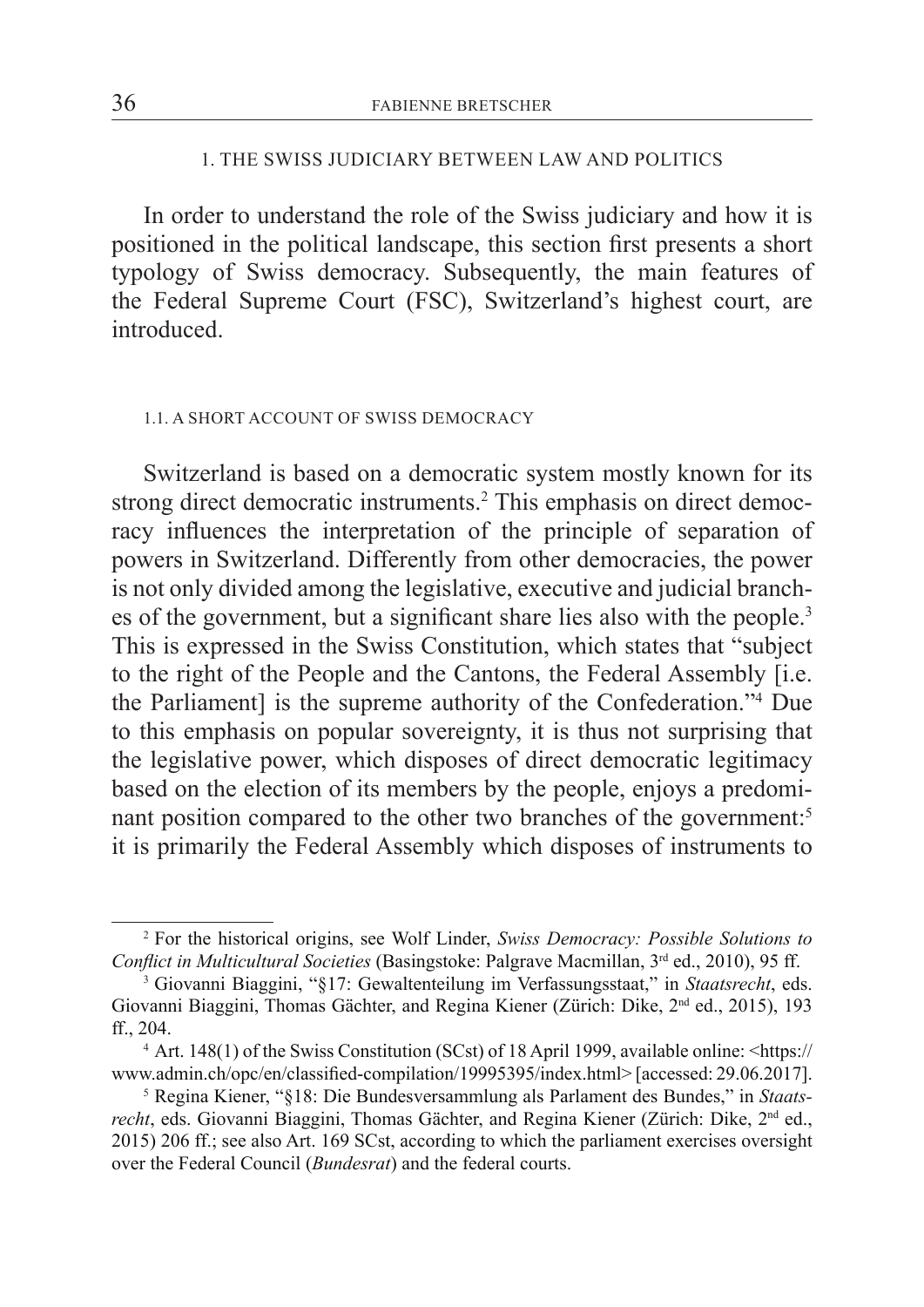control the other two branches of the government, while control over the legislative power is seen as being mostly exercised by the people.<sup>6</sup>

#### 1.2 THE FEDERAL SUPREME COURT

The FSC is the "supreme judicial authority of the Confederation."<sup>7</sup> Differently from other countries, Switzerland does not have a specific constitutional court, instead the FSC decides on a range of different matters within the ambit of international, federal and cantonal law.<sup>8</sup> Although having original competences, it acts as an appeal body in disputes in civil, criminal and public law.<sup>9</sup> Yet, many issues, which are seen as political, are excluded from the jurisdiction of the FSC, for example decisions in the area of public security.10 Grounds of appeal are not limited to violations of the Swiss Constitution, but can also include violations of federal law, international law and certain areas of cantonal law.11

Despite this ample jurisdiction, the FSC, influenced by the strong emphasis on popular sovereignty and democratic legitimacy in the Swiss political system, finds itself in a significantly weaker position than the Federal Assembly. The latter has a weighty influence on the FSC, in particular by means of the power to elect its judges for only a limited period of six years.12 On the one hand, this provides them with a high democratic legitimacy.<sup>13</sup> At the same time, this politicises

<sup>6</sup> Pierre Tschannen, "Wem gehört die Verfassung? Neuer Streit um die Gewaltenteilung," *Zeitschrift des bernischen Juristenvereins* 143 (2007): 793 ff., 796.

<sup>7</sup> Art. 188(1) SCst.

<sup>8</sup> Art. 189(1) SCst.

<sup>9</sup> Art. 72 ff. of the Swiss Federal Supreme Court Act (SFSCA) of 17 June 2005, available online: <https://www.admin.ch/opc/de/classified-compilation/20010204/index.html> [accessed: 29.06.2017].

<sup>10</sup> See for example the list in Art. 83 SFSCA.

<sup>&</sup>lt;sup>11</sup> See Art. 95 ff. SFSCA.

 $12$  Art. 168 and 157(1) SCst; for the term of office, see Art. 145 SCst. It is important to emphasise that there are no restrictions on re-elections.

<sup>13</sup> See Regina Kiener, "§21: Das Bundesgericht und weitere richterliche Behörden," in *Staatsrecht*, eds. Giovanni Biaggini, Thomas Gächter, and Regina Kiener (Zürich: Dike, 2nd ed., 2015), 269 ff., 277.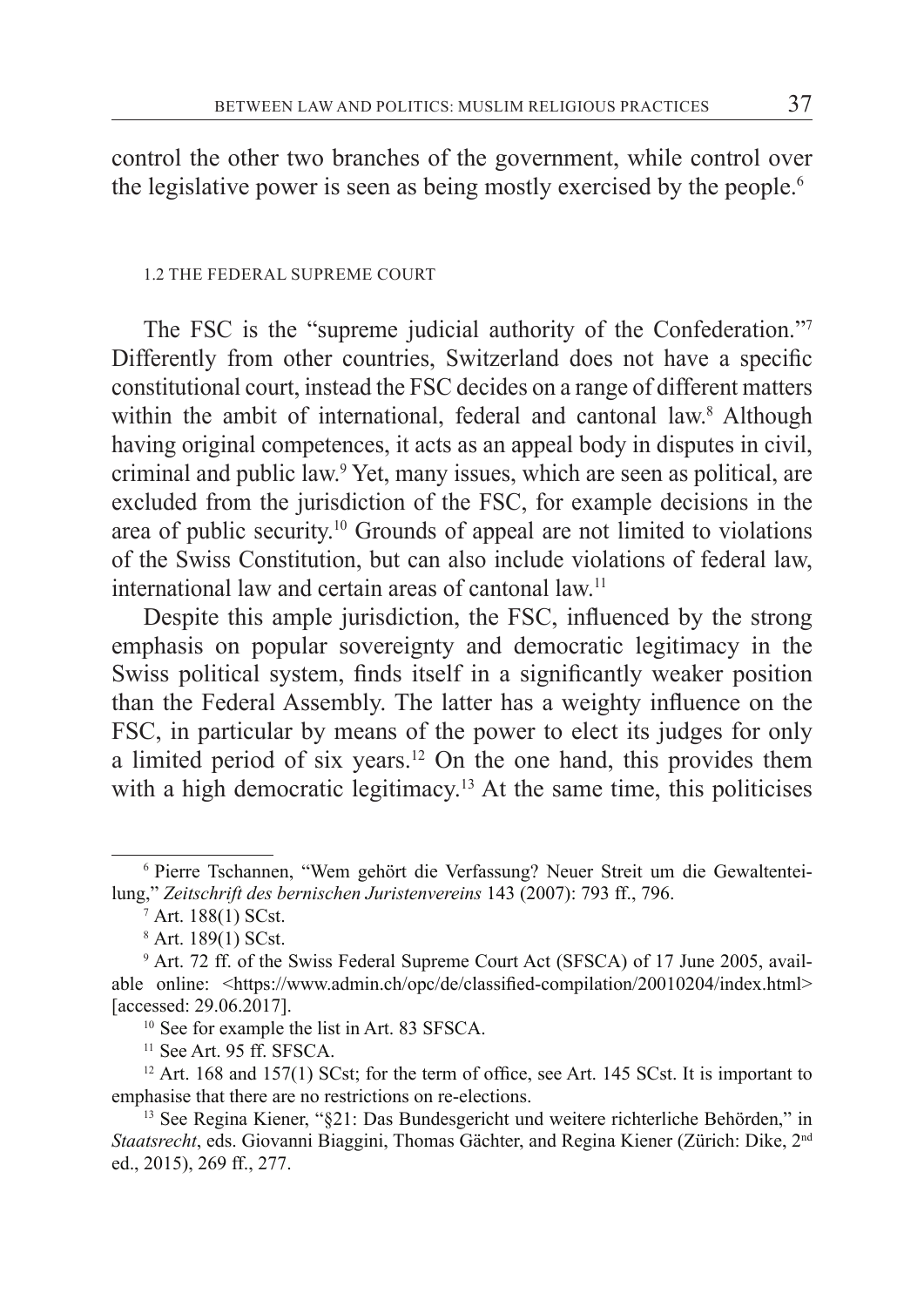the selection process, in particular because the Federal Assembly deliberately respects the proportional representation of the main political parties on the basis of their suggestions. As a consequence, judges at the FSC are *de facto* required to be members of a political party or at least have close ties to one. Often, the qualifications of a candidate are of lesser importance than her or his political affiliation.14 Although this election procedure is a result of Switzerland's democratic tradition, it can be strongly criticised for interfering with the principle of the rule of law.15 In particular, the independence and impartiality of the judiciary seems to be in danger of being negatively influenced by such politicisation of the election process.<sup>16</sup>

# 2. THE FEDERAL SUPREME COURT AND MUSLIM RELIGIOUS PRACTICES IN PUBLIC SCHOOLS: BETWEEN POLITICS AND THE PROTECTION OF FUNDAMENTAL RIGHTS

After setting the political and institutional context in which the FSC operates, this part aims at taking a closer look at the decisions adopted in a today extremely sensitive area: Muslim religious practices. The Muslim population in Switzerland has increased from zero in 1960 to approximately 350,000 people in 2015, which amounts to 5.1% of the resident population.17 Although today about one third of Muslims living in Switzerland possess Swiss citizenship,<sup>18</sup> Muslims as a group are gener-

<sup>14</sup> See Daniela Wüthrich, "Bedeutung der Parteizugehörigkeit bei den Bundesrichterwahlen," *Justice – Justiz – Giustizia* 2 (2015).

<sup>&</sup>lt;sup>15</sup> For further details, see Pascal Mahon, and Roxane Aurélie Schaller, "L'élection des juges entre tradition démocratique et exigences de l'Etat de droit," *Parlament – Parlement - Parlamento* 2 (2013): 5 ff.

<sup>16</sup> For details, see Regina Kiener, *Richterliche Unabhängigkeit* (Bern: Stämpfli 2001), 270 ff.

<sup>&</sup>lt;sup>17</sup> See Federal Statistical Office, "Ständige Wohnbevölkerung ab 15 Jahren nach Religionszugehörigkeit," available online: <https://www.bfs.admin.ch/bfsstatic/dam/ assets/1822034/master> [accessed: 25.10.2017].

<sup>18</sup> *Ibid.*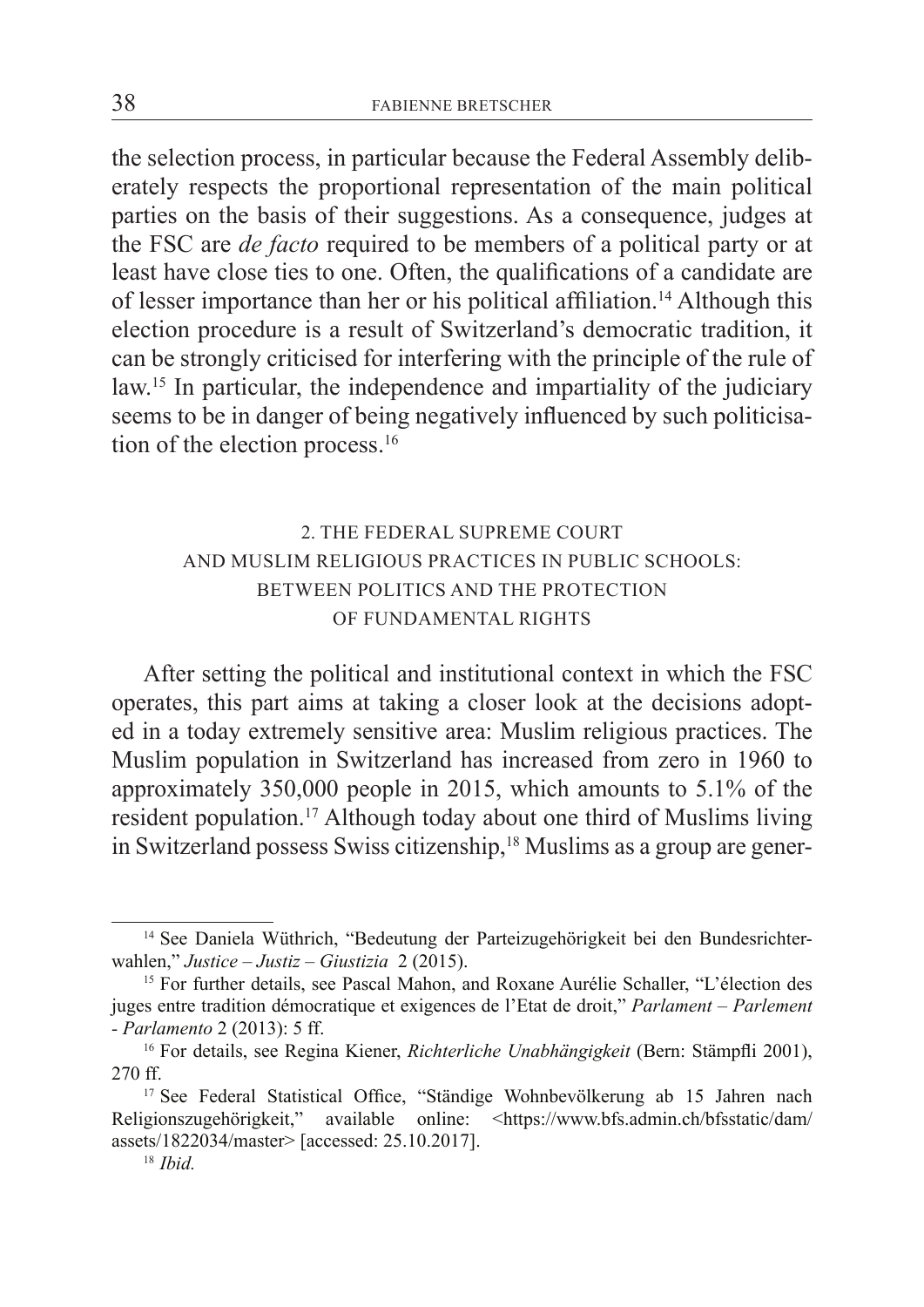ally associated with immigration and foreign identity, $19$  and Islamophobia is increasing,<sup>20</sup> which is even reflected in the Swiss Constitution. In 2009, the people approved a popular initiative launched by the Swiss People's Party (SVP) which prohibits the construction of minarets in Switzerland.<sup>21</sup> Additionally, a popular initiative prohibiting the wearing of the *burqa* has been approved in 2013 in one canton, the Ticino. Now, a popular initiative on the issue has been launched on the federal level.<sup>22</sup> In a similar spirit, in recent years the public discussion surrounding immigration departed from grouping immigrants according to their countries of origin and constructed a Muslim minority in Switzerland, which is perceived as a problem and a threat.<sup>23</sup>

In the area of public education, this has led to a decreasing willingness to accommodate Muslim religious practices and to heated debates on the extent to which those practices can be limited.<sup>24</sup> A recent example is the controversy surrounding the question whether the refusal of two Muslim students to shake their female teacher's hand should be accommodated or not.25 It appears thus interesting to take a closer look at

<sup>19</sup> See Anaïd Lindemann, and Jörg Stolz, "Use of Islam in the Definition of Foreign Otherness in Switzerland: A Comparative Analysis of Media Discourses Between 1970–2004," *Islamophobia Studies Journal* 2/1 (2014): 44 ff. For further information regarding the situation of Muslims in Switzerland, see Marco Giugni, Matteo Gianni, and Noémi Michel, "Entre demandes de reconnaissance et politique d'accommodation: les orientations culturelles, sociales et politiques des musulmans en Suisse," available online: <http://www. nfp58.ch/files/downloads/Schlussbericht\_Giugni.pdf> [accessed: 25.10.2017].

<sup>20</sup> See for example Urs Dahinden, Carmen Koch, Vinzenz Wyss, and Guido Kehl, "Representation of Islam and Christianity in the Swiss Media," *Journal of Empirical Theology* 24 (2011): 197 ff.

<sup>21</sup> See Art. 72(3) SCst.

<sup>&</sup>lt;sup>22</sup> For an overview, see Humanrights.ch, "Debatte zum Burkaverbot in der Schweiz," available online: <http://www.humanrights.ch/de/menschenrechte-schweiz/inneres/ gruppen/religioese/burkaverbot-schweiz> [accessed: 29.06.2017].

<sup>&</sup>lt;sup>23</sup> See Patrik Ettinger, and Kurt Imhof, "Ethnisierung des Politischen und Problematisierung religiöser Differenz," available online: <http://www.nfp58.ch/files/news/114\_nfp58\_ schlussbericht\_imhof.pdf> [accessed: 29.06.2017].

<sup>24</sup> See also Johannes Reich, "Switzerland: Freedom of creed and conscience, immigration, and public schools in the postsecular state – compulsory coeducational swimming instruction revisited," *International Journal of Constitutional Law* 7/4 (2009): 754 ff.

<sup>25</sup> Dina Sambar, and Joël Hoffmann, "Therwiler Schüler verweigern Handschlag offenbar weiter," *Tagesanzeiger* 27.5.2016, available online: <http://www.tagesanzeiger.ch/schweiz/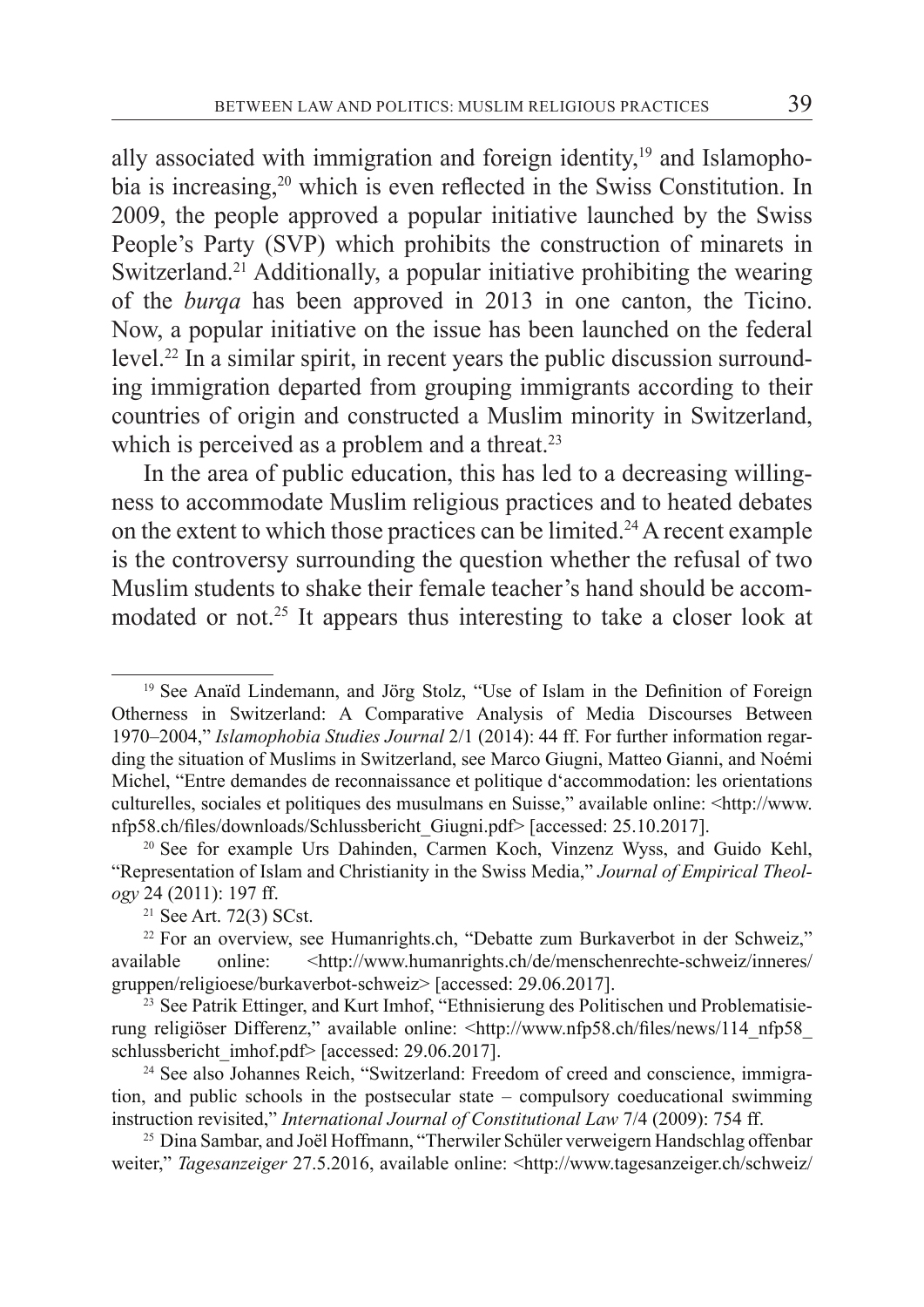how this situation might have influenced the FSC's jurisprudence on this matter. Focusing on students, this section aims at presenting the relevant jurisprudence of the FSC and how decisions were influenced by the political situation in Switzerland. In the relevant jurisprudence on Muslim religious practices in public schools, three different phases can be identified: the first decision on dispensations from swimming classes in 1993, the second decision on the same issue in 2008, which reversed the standing case law, and two decisions in 2013 and 2015 on students who were prohibited from wearing the headscarf.<sup>26</sup>

### 2.1. DISPENSATION FROM SWIMMING CLASSES: A FIRST DECISION

The FSC was first confronted with a case concerning Muslim religious practices in the school environment in 1993.<sup>27</sup> A father of a Muslim girl, who then attended the second grade, requested that the school exempts his daughter from mixed-sex swimming classes. He argued that Islam prohibits her from swimming with boys. While the school and the cantonal instances did not grant his request, the FSC found that the refusal of exemption violated the child's right to freedom of religion.

The FSC stated that according to its standing case law on religiously motivated exemptions from school, the accommodation of religious practices finds its limits in the efficient organization of the school as well as in the religious freedom of other students. By balancing the different interests in question, the FSC arrived at the conclusion that only when the education of the child was restricted in such a way that it would inhibit the equality of chances could the best interest of the child require denying a dispensation. This was, in the FSC's view, not the case as swimming classes did not represent an indispensable part of the school curriculum. The FSC took a clear position in stating that

standard/Therwiler-Schueler-verweigern-Handschlag-offenbar-weiter/story/14283666> [accessed: 29.06.2017].

<sup>26</sup> Unless stated otherwise, all translations in this section are the author's.

<sup>27</sup> Decision of the FSC, 18 June 1993, BGE 119 Ia 178.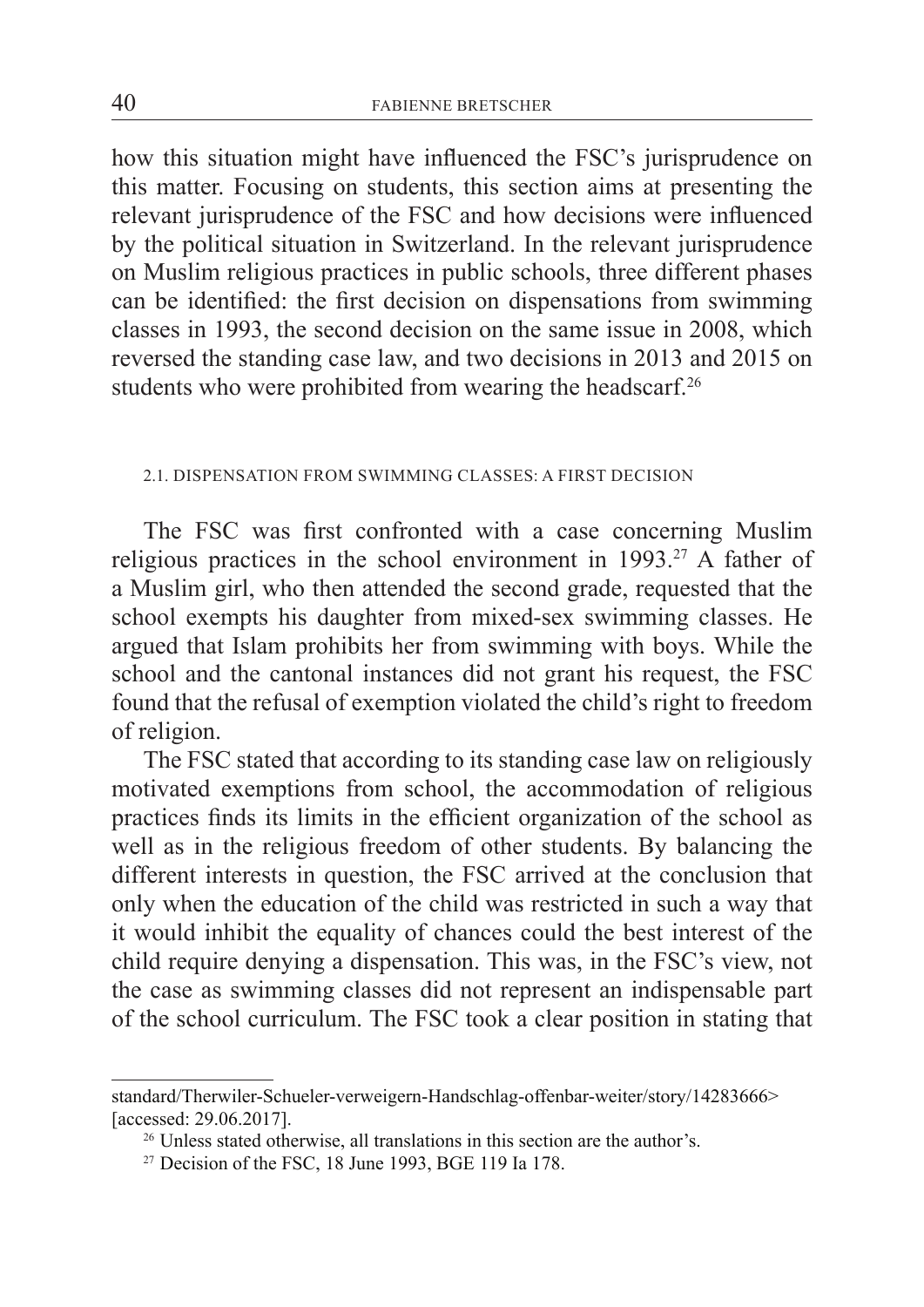there is no legal obligation for religious minorities to assimilate to local customs and ways of life.28

This decision was met with such strong opposition that one scholar stated that "[h]ardly any other decision […] regarding the role of religion was met with such persistent and harsh criticism, mainly in the public arena and the mass media."<sup>29</sup> The FSC was reprimanded for not sufficiently taking into account the aspect of gender equality, namely the allegedly paternalistic approach of the Islamic rule in question.<sup>30</sup> Furthermore, it was claimed that the FSC avoided touching on the political dimension of the issue, i.e. the integration of foreign nationals.<sup>31</sup> One commentator stated for example that it is "difficult to understand [...] when small and smallest minorities can always and solely demand *tolerance* from the majority supporting the state."<sup>32</sup>

### 2.2. A RECONSIDERATION OF THE JURISPRUDENCE ON EXEMPTIONS FROM SWIMMING CLASSES

Fifteen years later, in 2008, the FSC appears to have abided by the criticism, taking a very much different perspective on the issue: this time the father of two boys, attending the fourth and fifth grade, requested a dispensation from mixed-sex swimming classes. Although the dispensation of Muslim girls and boys was generally granted by schools after the above-discussed judgment of 1993, the canton Schaffhausen, which like all Swiss cantons disposes of autonomy in educational matters, decided to reverse this practice, basing its decision on a socio-cultural change.<sup>33</sup> The FSC followed this approach emphasising

<sup>28</sup> BGE 119 Ia 178, 196.

<sup>29</sup> Reich, "Switzerland: Freedom of creed," 759.

<sup>30</sup> Paul Zweifel, "Religiöse Symbole und Kleidervorschriften im Zwielicht: zu BGE 116 Ia 252 und 119 Ia 178," *Zeitschrift des bernischen Juristenvereins* 132 (1995): 591 ff., 596.

<sup>31</sup> Hans Peter Moser, "Bemerkungen zum Urteil," *Schweizerisches Zentralblatt für Staats- und Verwaltungsrecht* (1994): 24 ff., 39.

<sup>&</sup>lt;sup>32</sup> Zweifel, *Religiöse Symbole*, 597 (emphasis in the original), translation by the author. <sup>33</sup> Decision of the FSC, 24 October 2008, BGE 135 I 79, 82.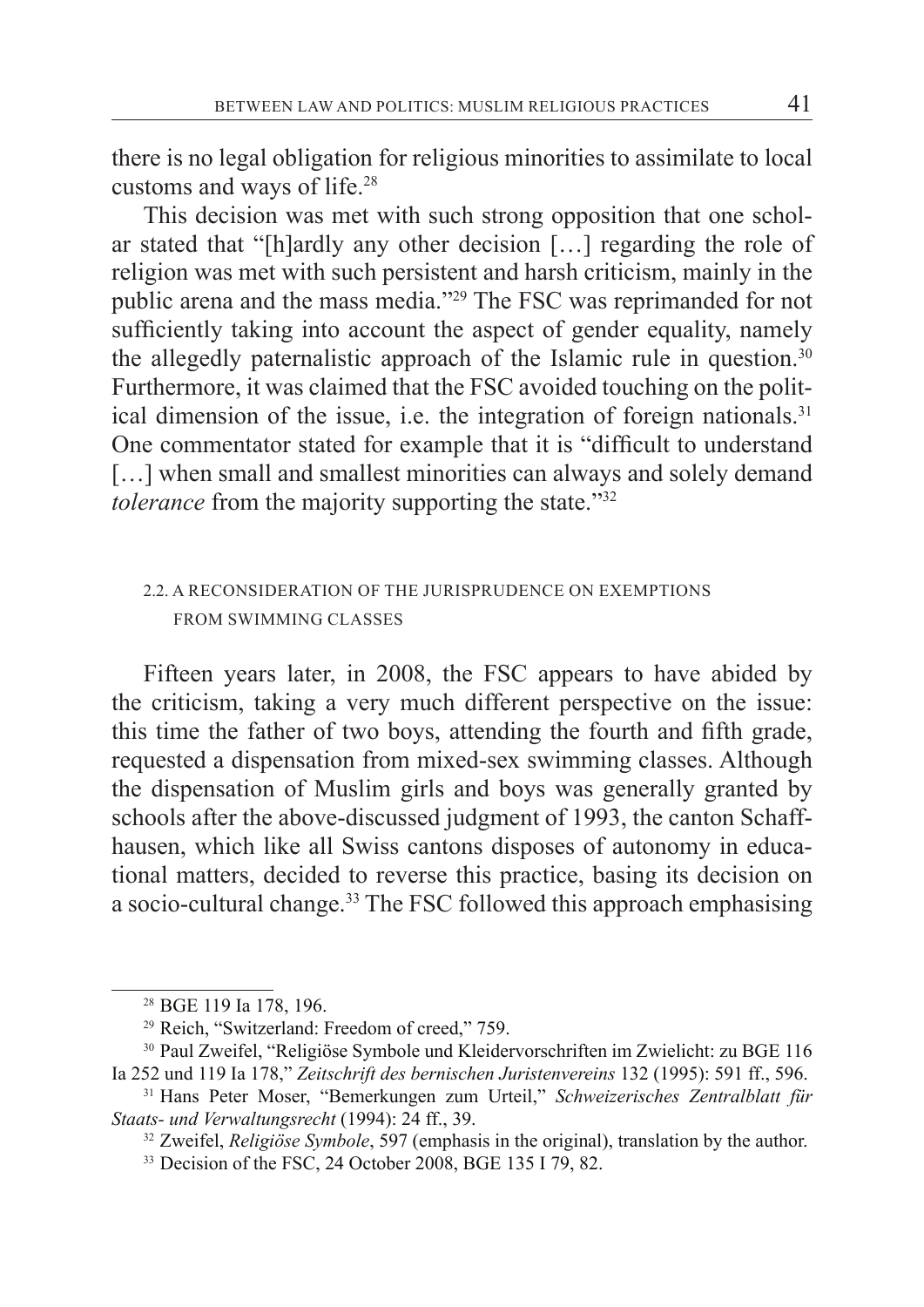that the situation since the last leading decision in 1993 had changed regarding two main issues.

First, swimming could not be seen as a dispensable school subject anymore. This was in particular motivated by the ratification and entering into force of the United Nations Convention on the Rights of the Child for Switzerland in 1997, $34$  which requires making the best interest of the child paramount for all measures considering children.<sup>35</sup> According to the FSC, mixed-sex swimming and sports classes fulfil an important socialising function. Exemption from such classes would make children of Muslim faith "outsiders already at school."36 Interestingly, the exact same wording can be found in a commentary on the 1993 judgment, $37$  which exemplifies the influence of the criticism on the change of approach. By following this line of reasoning, the FSC showed that it was influenced by the general shift in public discourse: Muslims are no longer seen as just another religious group in Switzerland whose needs should be accommodated if possible, but as a separate group.38 Consequently, based on the FSC's analysis, the problem seems not to lie with the lack of tolerance for difference by the school authorities or fellow students, but with the Muslim students.<sup>39</sup>

Intrinsically linked to this change of perspective is the second issue, on which the FSC based its change of jurisprudence: the growing concerns about the integration of immigrants and their descendants. What was an ancillary argument in 1993 became central for the decision of 2008.40 The FSC motivated the heightened attention given to the topic in particular with legislative changes, namely the inclusion of concerns

<sup>&</sup>lt;sup>34</sup> It is worth noting that the said Convention already entered into force in 1990, thus before the first decision on swimming classes, however, it was not considered relevant by the FSC, as Switzerland had not ratified it yet.

<sup>35</sup> BGE 135 I 79, 87.

<sup>&</sup>lt;sup>36</sup> *Ibid.*, translation by the author.

<sup>37</sup> Zweifel, *Religiöse Symbole*, 595.

<sup>38</sup> See Ettinger and Imhof, *Ethnisierung*.

<sup>39</sup> See also Sylvie Guichard, "De la liberté de croyance à l'obligation de s'intégrer: les arrêts du Tribunal fédéral sur les dispenses de cours de natation pour des élèves musulmans," *Aktuelle Juristische Praxis* (2014): 983 ff., 988.

<sup>40</sup> See also Guichard, "De la liberté," 985 f.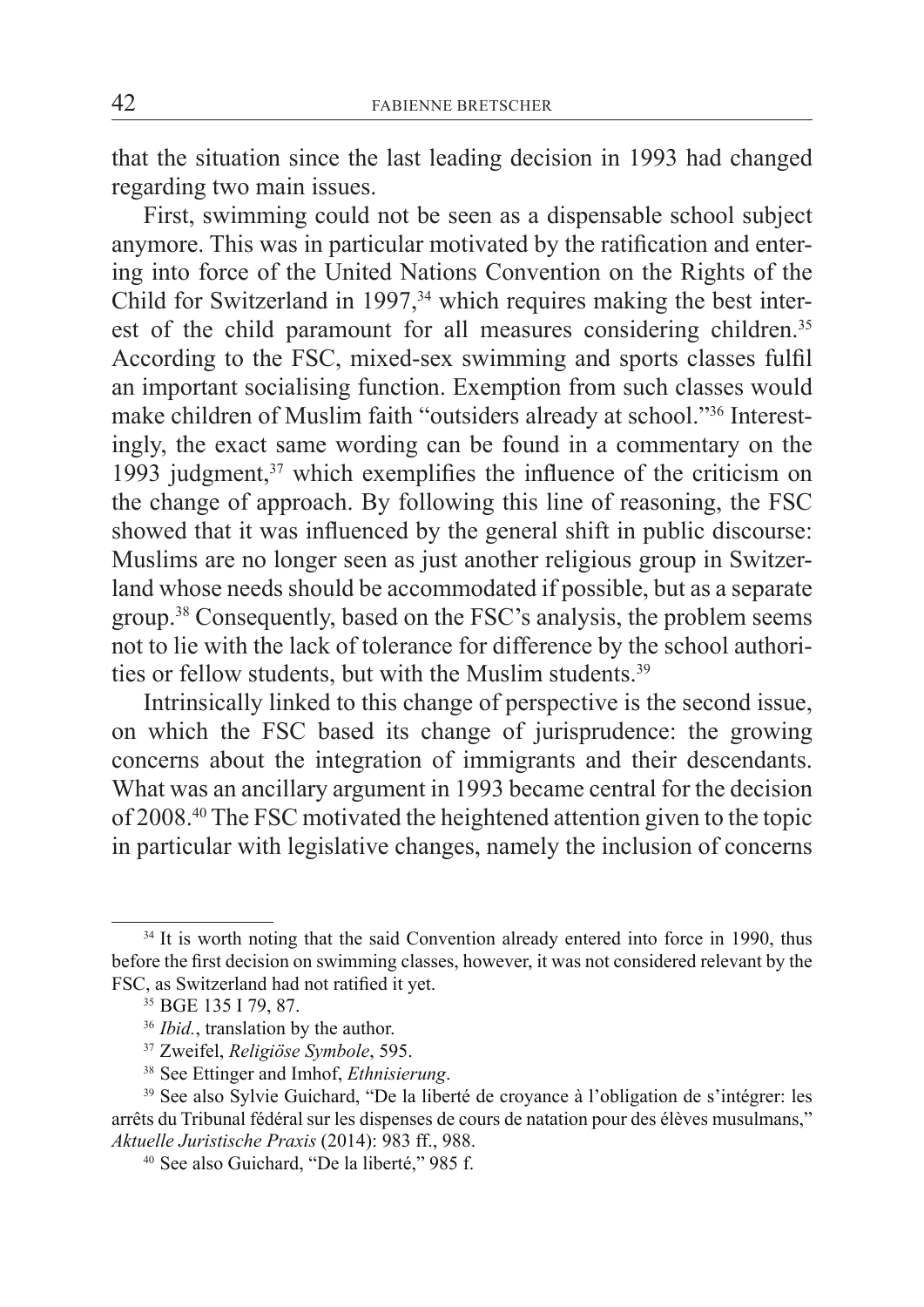about integration in the Foreign Nationals  $Act<sup>41</sup>$  which had entered into force in January 2008. Article 4 of the said act in the version in force at that time defined "the co-existence of the resident Swiss and foreign population on the basis of the values of the Federal Constitution and mutual respect and tolerance" as the aim of integration. Furthermore, it stated that "foreign nationals are required to familiarise themselves with the social conditions and way of life in Switzerland." This, according to the FSC's interpretation, contrasts with its earlier statement declaring that there is no legal obligation for religious minorities to assimilate to local customs and ways of life.

Linked to this change of legislation, the FSC's focus thus shifted from treating the request for exemption from swimming classes just as any other religiously motivated exemption to seeing Muslims as a group mostly formed by foreign nationals, who need to integrate.<sup>42</sup> Along these lines, the FSC stated that in recent years, concerns on integration have especially grown for Muslims in Switzerland, which, based on an article entitled "Switzerland on the way to becoming a Muslim state" published by a Jewish news service, were said to amount to 400,000 at the time, most of them foreigners.43 This "multicultural school environment," according to the FSC, required increased measures in order to familiarise children from other cultures with the social conditions prevailing in Switzerland.<sup>44</sup>

Based on official documents issued by the Federal Administration in the context of the adoption of the then new Foreign Nationals Act, the FSC determined that it is "the duty of the state to ensure a minimum degree of inner cohesion of state and society, which is necessary for a harmonic cohabitation characterised by respect and tolerance."45 It went on to specify that

it can and must be expected by foreign nationals to be ready to live together with the native population and to accept the Swiss legal order

<sup>41</sup> Federal Act on Foreign Nationals of 16 December 2005, the version in force at the time of the decision is available online: <https://www.admin.ch/opc/de/official-compilation/2007/5437.pdf> [accessed: 29.06.2017].

<sup>42</sup> See also Guichard, "De la liberté," 986 f.

<sup>43</sup> BGE 135 I 79, 88, translation by the author. 44 *Ibid.*, translation by the author.

<sup>&</sup>lt;sup>45</sup> *Ibid.*, translation by the author.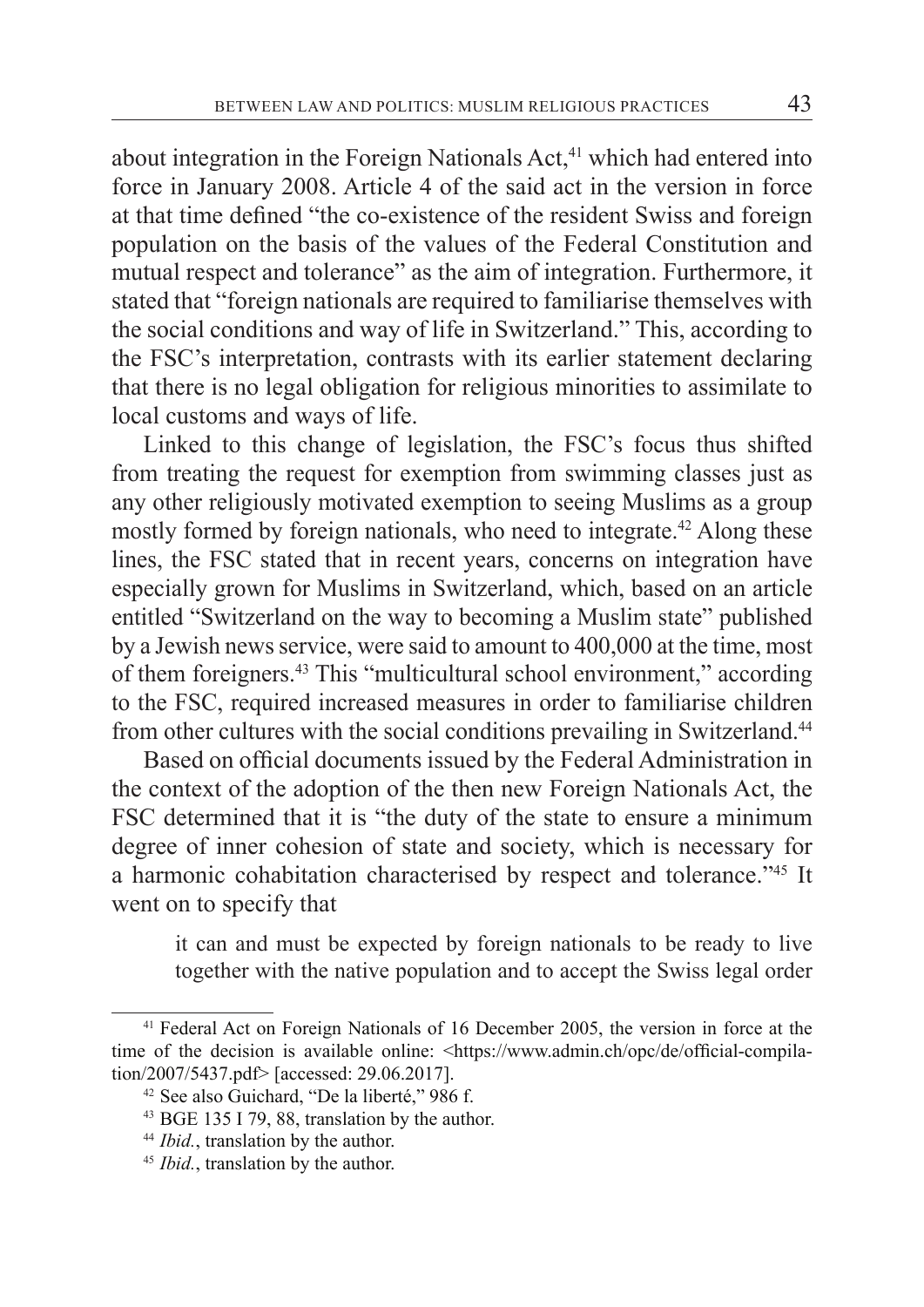with its democratic and constitutional principles – which the state must preserve also against culturally motivated diverging claims – as well as the local social and societal realities.46

This perspective, however, ignores the fact that "the conflict between religious and legal obligations provoked by topics taught at public schools is generally independent of the citizenship of the individual in question."<sup>47</sup> Already in the 1993 decision, the FSC had recognised this fact and compared the case to its previous jurisprudence, for example on exemptions of members of the World Wide Church of God.48

Centred on the two discussed issues as well as the important role of public school in the process of social inclusion, $49$  the FSC then changed its approach and, with a very narrow majority of three to two, did not see an unjustified restriction of the students' right to freedom of religion.

## 2.3. PROHIBITION OF THE WEARING OF THE HEADSCARF: CHANGING THE APPROACH TO MUSLIMS AGAIN?

A slightly different and less restrictive approach, at least from Muslim students' point of view, can be observed in the jurisprudence concerning prohibitions of the wearing of the Muslim headscarf in public schools, where the FSC found a violation of the students' right to freedom of religion in two cases from 2013 and 2015. The cases are similar to the "swimming cases" in the sense that an exemption from a rule applying to all students is requested: the schools had generally prohibited the covering of the head during school time in a school regulation. This was, in the schools' opinion, necessary for a respectful interaction among students and teachers.<sup>50</sup> Requests for exceptions based on religious grounds brought forward by Muslim girls were

<sup>46</sup> *Ibid.*, translation by the author.

<sup>47</sup> Reich, "Switzerland: Freedom of creed," 763.

<sup>48</sup> Decision of the FSC, 19 February 1988, BGE 114 Ia 133.

<sup>49</sup> See also Reich, "Switzerland: Freedom of creed," 758 f.

<sup>50</sup> Decision of the FSC, 11 July 2013, BGE 139 I 280.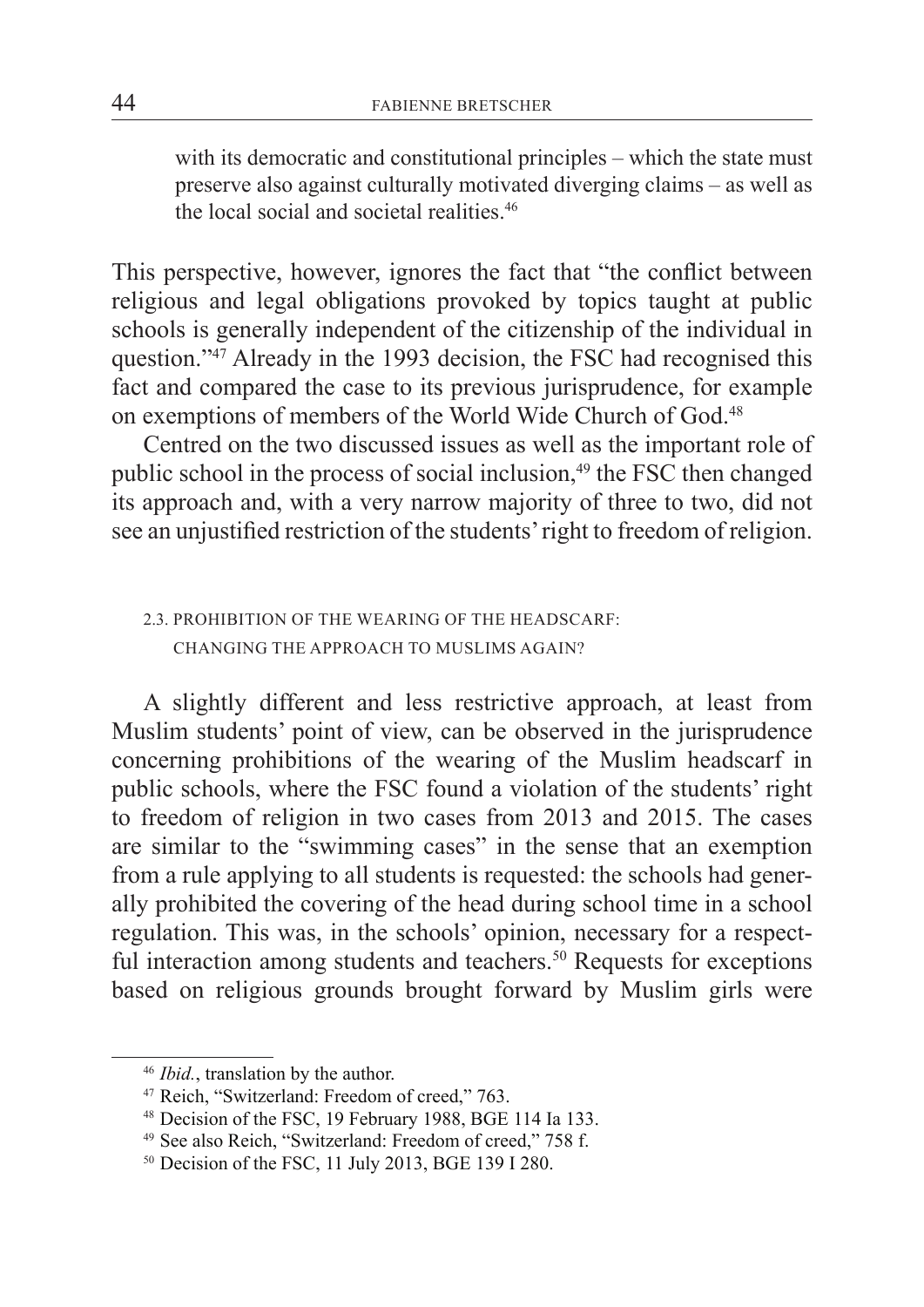not granted and they were excluded from school. Compared to the "swimming case" of 2008 presented above, the "headscarf cases" show a very different approach: The emphasis on integration in the sense of assimilation, which can be found in the "swimming case" of 2008 seems to have been replaced by a focus on integration in the sense of inclusion and accommodation $51$ 

This can be observed in the first case decided in 2013, where the FSC focused on the requirement of a sufficiently high-ranked legal basis, i.e. a law approved by the legislative branch of the communal government. The restriction of the student's right to freedom of religion was seen as severe since a prohibition of the headscarf in school would confront the student with the decision to either contravene a state or a religious rule. Such tensions can be against the best interest of the child.<sup>52</sup> This reasoning stands in a stark contrast to the elaborations made in the "swimming case" in 2008: The tensions between following state or religious (and family) rules, on which the FSC based its argumentation, are also present in the "swimming case." Contrary to the decision in 2013, the FSC did not, however, mention the conflict the students found themselves in in 2008. Interestingly, the students concerned, confronted in the end with the decision to follow the FSC's decision or the religiously imposed rule not to participate in the swimming lessons, chose the latter. Yet, despite controversies, they were, not excluded from school.<sup>53</sup>

In December 2015, the FSC took the chance to address the fundamental question whether such restriction was necessary and proportionate.54 It clearly showed that its focus was on religion, and not as in the "swimming case" of 2008, on immigration and integration. This can be seen already in the extensive elaborations on the meaning and function of religious freedom and tolerance, starting with the Edict of Milan in

<sup>&</sup>lt;sup>51</sup> For an overview of the different uses of the term integration see Kristin Henrard, "Tracing Visions on Integration and/of Minorities: An Analysis of the Supervisory Practice of the FCNM," *International Community Law Review* 13 (2011): 333ff.

<sup>52</sup> *Ibid.,* 285.

<sup>53</sup> Guichard, "De la liberté," 988.

<sup>54</sup> Decision of the FSC, 11 December 2015, BGE 142 I 49.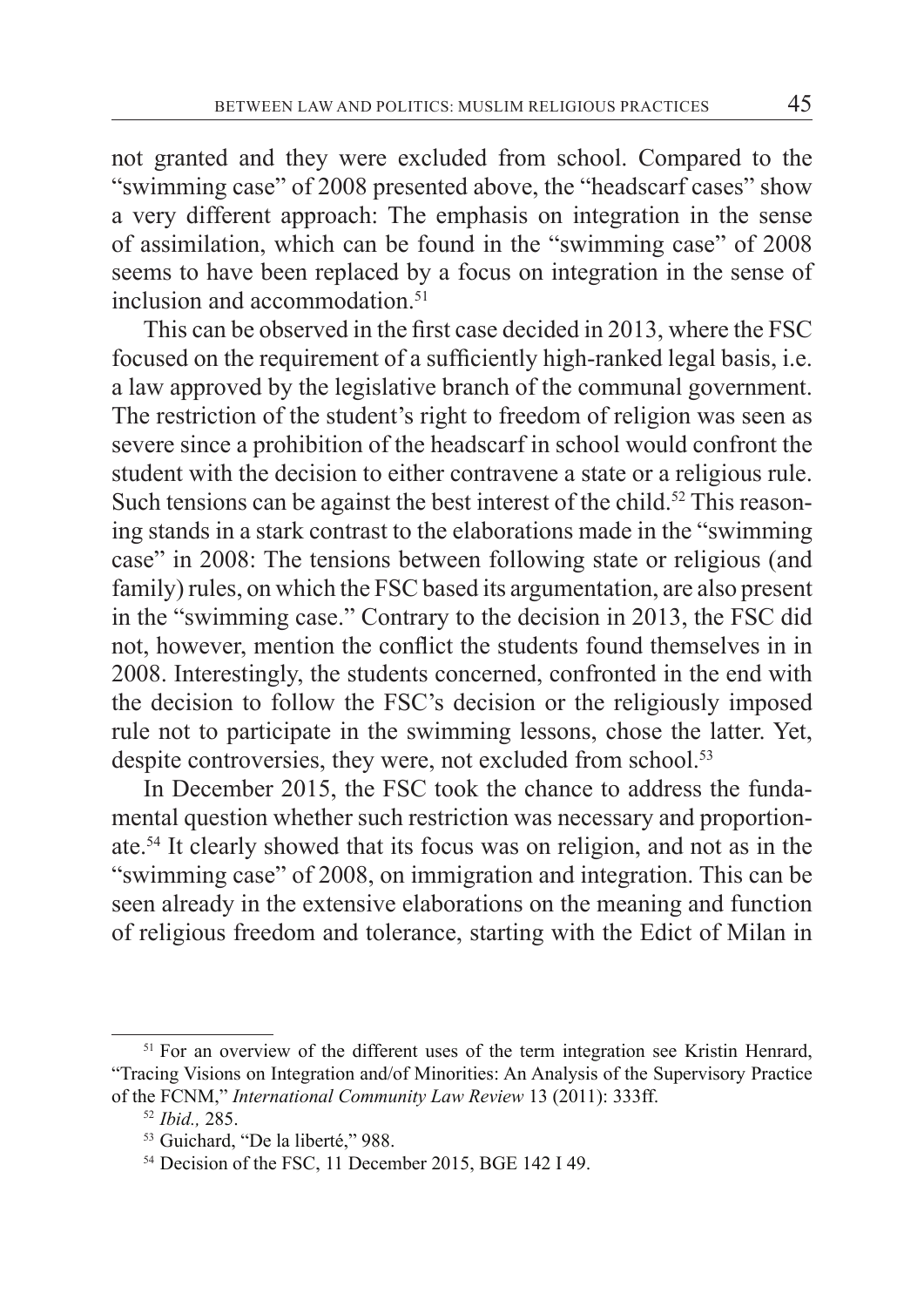IV century.55 For the proportionality exam, the FSC stated, against the standing case law of the European Court of Human Rights (ECtHR).<sup>56</sup> that the principle of neutrality of public schools did not give sufficient reasons for a prohibition of headscarves for students.<sup>57</sup> With regard to the public interest to protect the rights of others, the FSC stated that a prohibition of the wearing of religious symbols might be suitable for protecting the negative religious freedom of fellow students, i.e. their right not to be exposed to pressure to follow a certain religious practice.58 Nevertheless, in the absence of attempts to proselytise, the wearing of religious symbols by others must be tolerated, since the school should represent an open environment for different religious and non-religious beliefs.59

The FSC did even not shy away from touching upon the controversial topic of gender equality and headscarves. The FSC had stated in a decision on the wearing of the headscarf by a teacher in 1997 that it was "difficult to reconcile the wearing of the headscarf with the principle of gender equality."60 In the present decision, the FSC seems to have changed this approach and decided that it is not up to a court to answer the question why a woman wears the headscarf, specifying that the motivation of Muslim women for wearing the headscarf was very diverse and ranged from compulsion to choice.<sup>61</sup> According to this changed

<sup>55</sup> BGE 142 I 49, 52; for a critical account see Johannes Reich, "Urteilsbesprechung Bundesgericht, II. öffentlich-rechtliche Abteilung, 11. Dezember 2015, 2C\_121/2015," *Schweizerisches Zentralblatt für Staats- und Verwaltungsrecht* 117 (2016): 369 ff., 383 f.

<sup>56</sup> See for example ECtHR *Aktas v. France* (no. 43563/08; 30 June 2009).

<sup>&</sup>lt;sup>57</sup> BGE 142 I 49, 70; for the different approach taken with regard to teachers see ECtHR, *Dahlab v. Switzerland* (no. 42393/98; 15 February 2001); decision of the FSC, 12 November 1997, BGE 123 I 296. The case concerned a Muslim primary school teacher who was prohibited from wearing the headscarf during work because of the strict separation between religion and state (secularism/*laïcité*) in the canton in question (Geneva). Neither the FSC nor the ECtHR found a violation of the teacher's right to freedom of religion in this case.

<sup>58</sup> BGE 142 I 49, 67.

<sup>59</sup> BGE 142 I 49, 71 f.

<sup>60</sup> BGE 123 I 296, para. 4.b.cc, translation by the author.

<sup>61</sup> See also Mirina Grosz, "Schweizerisches Bundesgericht, II. öffentlich-rechtliche Abteilung, Urteil vom 11. Dezember 2015, 2C\_121/2015 i.S. *Schulgemeinde St. Margrethen* gegen A. und B.D., Tragen des islamischen Kopftuchs im Schulunterricht," *Aktuelle Juristische Praxis* (2016): 958 ff., 969.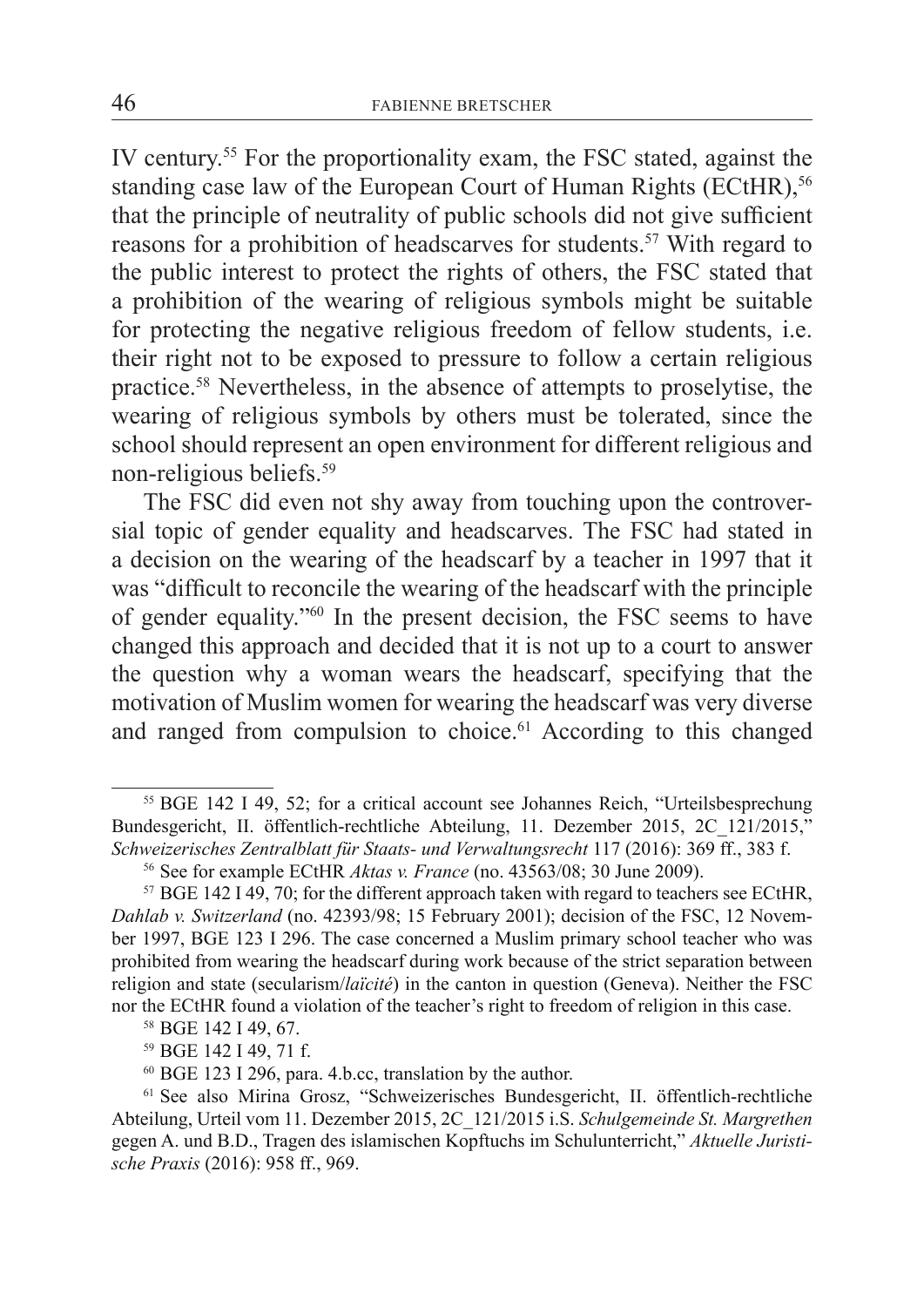approach, the wearing of the headscarf as such did thus not contradict the constitutional guarantee of gender equality.<sup>62</sup> As in the concrete case there was no indication that the student was forced to wear the headscarf, the FSC qualified the exclusion from school as disproportionate. Rather, the participation in school also of religious students was seen as necessary in order to achieve equality of chances and integration.<sup>63</sup>

It is especially this part where it becomes obvious that the FSC's "headscarf cases" do not attribute the same meaning to the word integration as the "swimming case" of 2008: while the latter speaks of integration in the sense of assimilation of foreign nationals to Swiss customs, the former use the word in the sense of inclusion. $64$  Moreover, differently from the "swimming case," the FSC does not explicitly make the link between Islam and foreign nationals in the "headscarf cases." Rather, the FSC based its reasoning on the right to freedom of religion and the idea of tolerance, which lies at the heart of this human rights guarantee. In this sense, the right to freedom of religion shall, according to the FSC, fulfil an integrating function, which prevents the exclusion of religious minorities and facilitates their integration in a religiously pluralistic society.65

# 3. THE FEDERAL SUPREME COURT AS A DEFENDER OF MUSLIMS' RIGHT TO FREEDOM OF RELIGION AGAINST POLITICAL POLARISATION?

From this presentation of the FSC's decisions on Muslim religious practices in public schools, the question arises whether the political environment influenced the various changes in jurisprudence. For the 2008 "swimming case," the coinciding political developments are mentioned by the FSC itself in the decision, namely the inclusion of concerns about integration in the Foreign Nationals Act, which had

<sup>62</sup> For a critical account, see Reich, "Urteilsbesprechung," 386.

<sup>63</sup> BGE 142 I 49, 75 f.

<sup>64</sup> See Henrard, "Tracing Visions," 335ff.

<sup>65</sup> BGE 142 I 49, 52; see also Grosz, "Schweizerisches Bundesgericht," 971.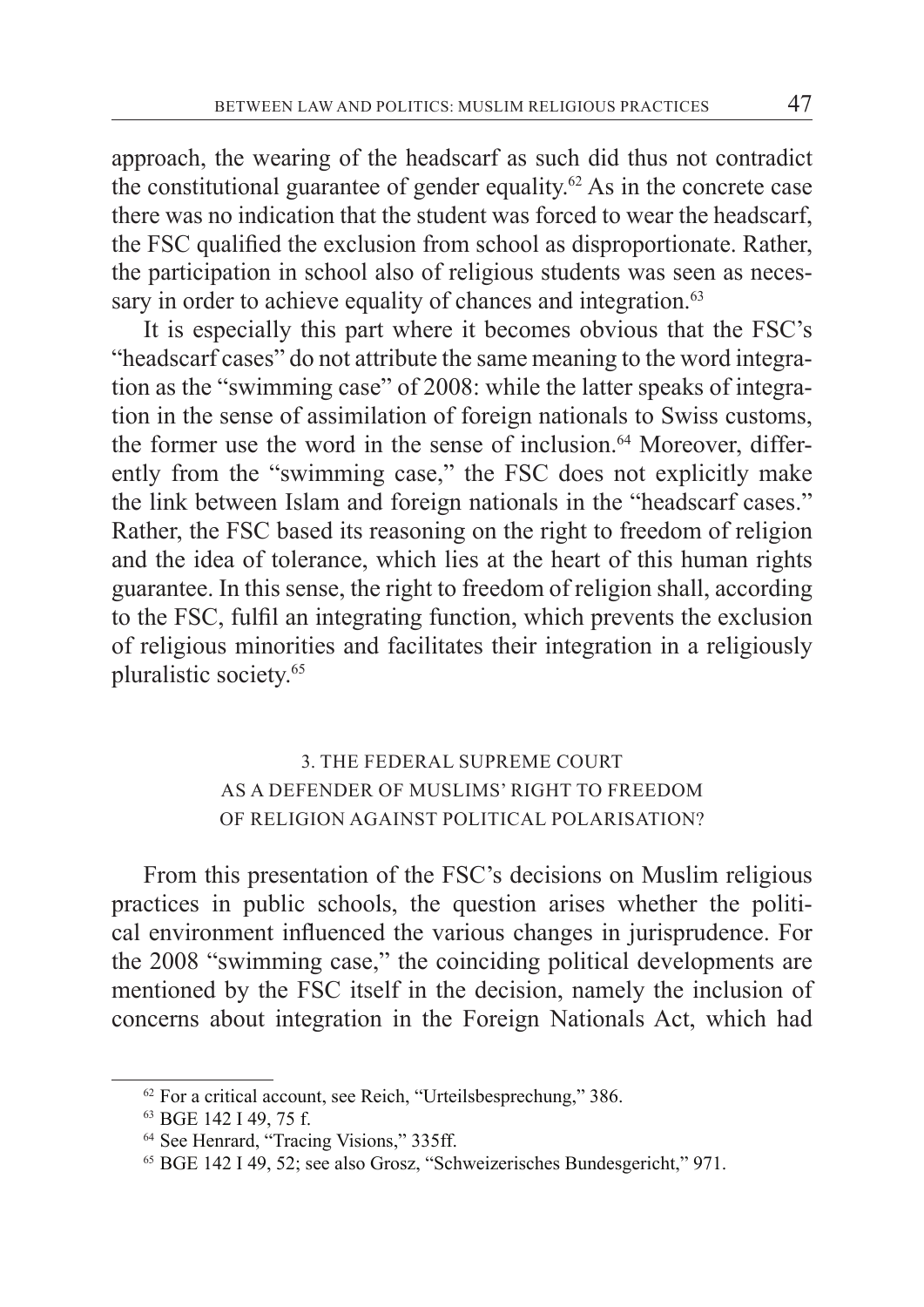entered into force in January 2008. This act specified that "foreign nationals need to confront the social circumstances and living conditions in Switzerland."66 For the FSC, this new legislation, together with the strong criticism of its earlier decision, served as a trigger to reverse its standing case law, which had seemingly entered in contradiction with the Foreign Nationals Act. This concerned in particular the statement declaring that there is no legal obligation for religious minorities to assimilate to local customs and ways of life.<sup>67</sup>

Yet, in the elaborations of the "headscarf decisions" the focus seems to have returned from Muslims as immigrants, who need to familiarise themselves with the social conditions prevailing in Switzerland,<sup>68</sup> to Muslims as a religious minority, in need of protection against exclusion.69 Looking at the political landscape in Switzerland, the situation has not, however, changed significantly since 2008. Rather, Switzerland has undergone further political polarisation during the last years.<sup>70</sup> The right-wing party, the SVP, has more than doubled its electorate<sup>71</sup> as it has taken over old xenophobe parties and moved further to the right.72 The SVP today advances its nationalist-conservative political programme in a populist style, which guarantees a lot of media attention and helps it to further increase its electorate.<sup>73</sup> This involves a strong focus on foreigners in general and Muslims in particular.<sup>74</sup>

The question thus arises whether the FSC, whose members are elected by the Federal Assembly, where the SVP is in the majority,

<sup>66</sup> Art. 4 of the Foreign Nationals Act.

<sup>67</sup> BGE 119 Ia 178, 196.

<sup>68</sup> BGE 135 I 79, 88.

<sup>69</sup> BGE 142 I 49, 52.

<sup>70</sup> See also Linder, *Swiss Democracy*, 146 f.

<sup>71</sup> This becomes obvious when looking at the development of the number of seats in the Swiss *Nationalrat*, the parliamentary chamber representing the population. Over the course of the last twenty years, the SVP went from 29 to 65 seats. Just in the elections of 2015, the SVP has won 11 seats.

<sup>72</sup> Linder, *Swiss Democracy*, 146.

<sup>73</sup> See already Oscar Mazzoleni, *Nationalisme et Populisme en Suisse – La Radicalisation de la 'Nouvelle' UDC* (Lausanne: Presses Polytechniques et Universitaires 2003).

<sup>&</sup>lt;sup>74</sup> Regarding the tendency to link Islam to foreign identity in Switzerland, see Lindemann and Stolz, *Islam.*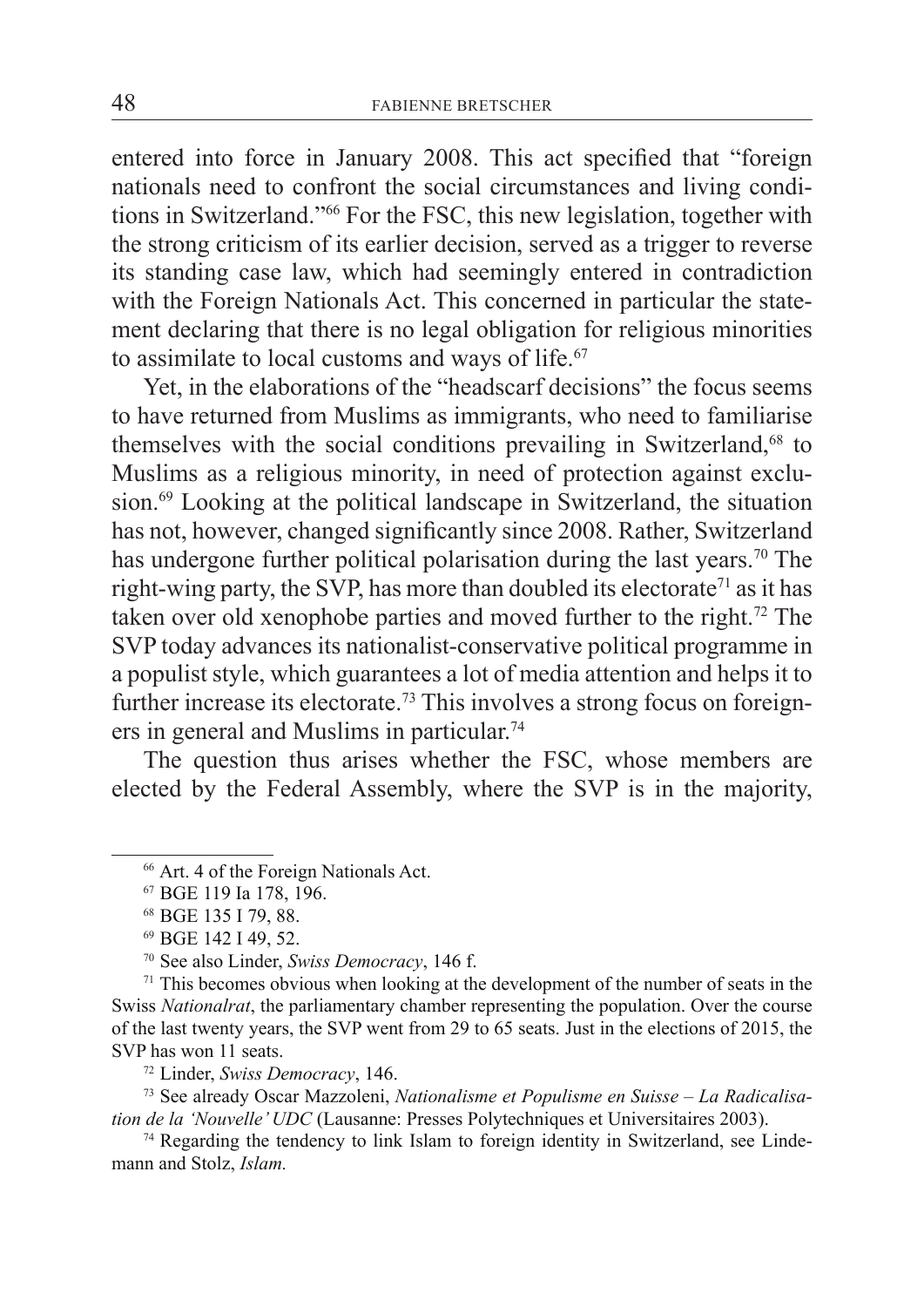can withstand this political influence, in particular in cases regarding controversial topics. Until now, the Federal Assembly has never refused the re-election of a federal judge. Yet, in several instances the Federal Assembly warned judges who were involved in debated decisions with an intentionally low approval rate.75 This happened for example in the elections subsequent to the "crucifix case,"76 where the FSC decided that a crucifix on the wall of a public school violated the principle of religious neutrality.77 Furthermore, also the members of the division, which took a controversial decision in the area of immigration, have been specifically deleted from the election list by some members of the Federal Assembly.78

Given that the "headscarf decisions" were taken against the tendencies observable in the political environment, they could be seen as a defence of Muslims' right to freedom of religion, counterbalancing the political polarisation. This can be noted when considering that the increasing power of the SVP has also reflected on the definition of integration in Swiss legislation. Although the definition of integration in the Foreign Nationals Act mentioned by the FSC in its 2008 decision has not changed, one can find more restrictive definitions in other official documents. In 2014, for example, the Federal Assembly has approved a complete revision of the Swiss Citizenship Act.79 The criteria for integration, which is a requirement for obtaining Swiss citizenship, specified in this Act and the relevant regulations are significantly more restrictive than in 2008.

Differently from its 2008 decision on the "swimming case," the FSC did not, however, mention these coinciding political developments in the "headscarf decisions." Instead, it showed the limits set to politi-

<sup>75</sup> Kiener, "§21: Das Bundesgericht," 282.

<sup>76</sup> Decision of the FSC, 26 September 1990, BGE 116 Ia 252.

<sup>77</sup> See *Federal Gazette* 1990 N 2520 f. 78 See *Federal Gazette* 2014 N 1879; Gerold Steinmann, "Denk-würdige Wiederwahl der Bundesrichterinnen und Bundesrichter," *Schweizerisches Zentralblatt für Staats- und Verwaltungsrecht* 116 (2015): 1 f.

<sup>79</sup> Federal Act on the Acquisition and Loss of Swiss Citizenship of 29 September 1952. The revised version entered into force on 1 January 2018 and is available online: <https:// www.admin.ch/opc/de/official-compilation/2016/2561.pdf> [accessed: 29. 06. 2017].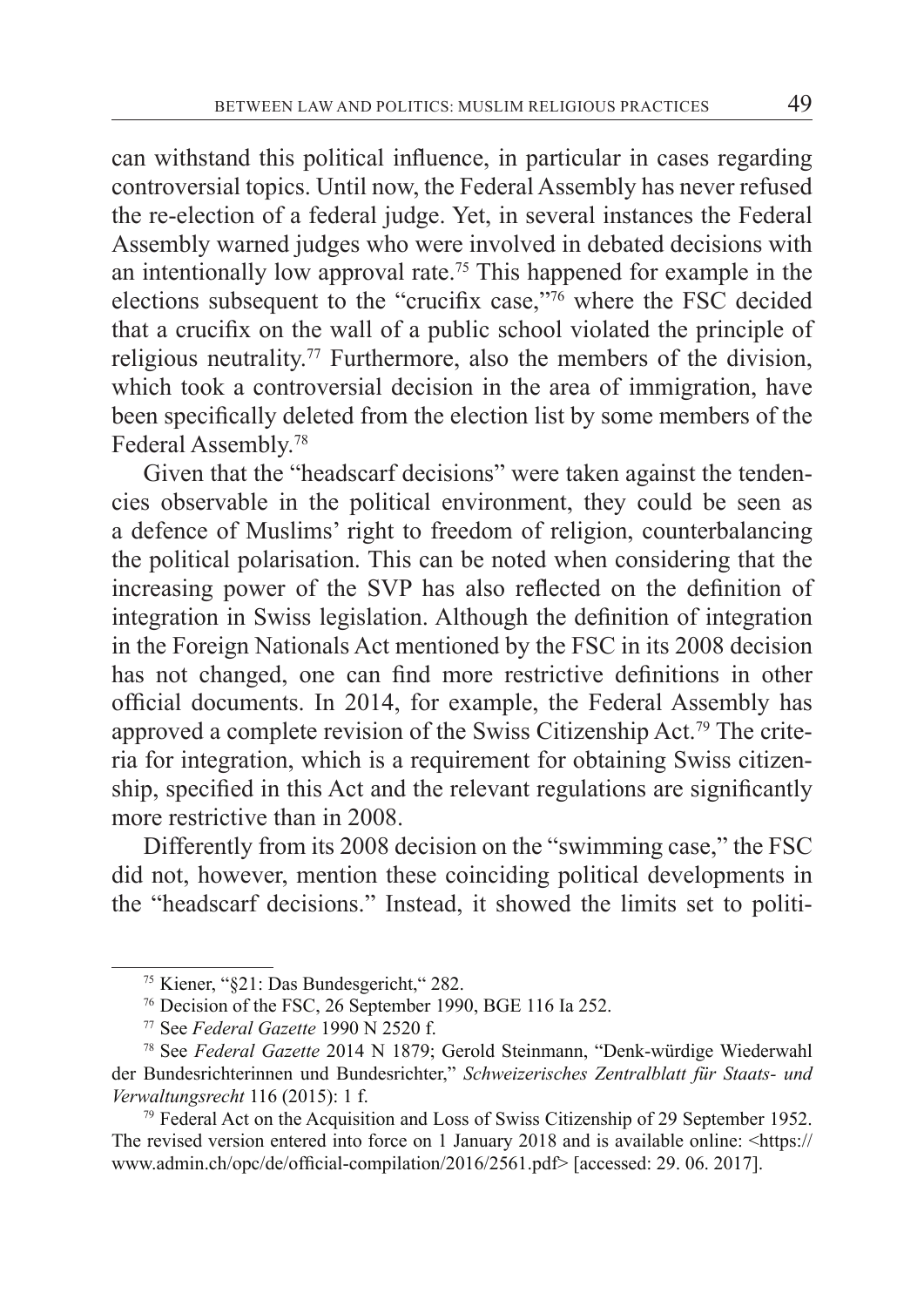cal actors, following from fundamental rights, in particular the right to freedom of religion. Taking into account that the trend of restricting Muslims' religious practices seems far from over,<sup>80</sup> it remains to be seen which approach the FSC will choose in future decisions. Considering the criticism the court has received recently, in particular for taking "political" decisions, <sup>81</sup> the FSC will have to prove that differently from the "swimming case" in 2008, it will take its decisions independently and impartially, despite the strong politicisation of its election process.

#### **REFERENCES**

- Biaggini, Giovanni. "§17: Gewaltenteilung im Verfassungsstaat." In *Staatsrecht*, edited by Giovanni Biaggini, Thomas Gächter, and Regina Kiener. Zürich: Dike, 2<sup>nd</sup> ed., 2015.
- Dahinden, Urs, Carmen Koch, Vinzenz Wyss, and Guido Kehl. "Representation of Islam and Christianity in the Swiss Media." *Journal of Empirical Theology* 24 (2011).
- Ettinger, Patrik, and Kurt Imhof. "Ethnisierung des Politischen und Problematisierung religiöser Differenz." available online: <http://www.nfp58.ch/ files/news/114\_nfp58\_schlussbericht\_imhof.pdf>.
- Giugni, Marco, Matteo Gianni, and Noémi Michel. "Entre demandes de reconnaissance et politique d'accommodation: les orientations culturelles, sociales et politiques des musulmans en Suisse." available online: <http://www. nfp58.ch/files/downloads/Schlussbericht\_Giugni.pdf>.

<sup>&</sup>lt;sup>80</sup> See for example the two complaints pending before the FSC concerning the prohibition of the *burqa* in one Swiss canton ("Rekurse vor Bundesgericht: «Anti-Burka»-Gesetz im Tessin kann in Kraft treten," *Neue Zürcher Zeitung* 15 June 2016, available online: <http:// www.nzz.ch/schweiz/rekurse-vor-bundesgericht-anti-burka-gesetz-im-tessin-kann-in-krafttreten-ld.89165> [accessed: 29. 06. 2017]) or the popular initiative in one Swiss canton demanding a prohibition of headscarves in schools ("Walliser SVP fordert Kopftuchverbot an Schulen," *Neue Zürcher Zeitung* 22 February 2016, available online: <http://www.nzz. ch/schweiz/walliser-svp-fordert-kopftuchverbot-an-schulen-1.18699499> [accessed: 29. 06. 2017]).

<sup>81</sup> See for example Rudolf Strahm, "Richter, lasst die Politik," *Tagesanzeiger* 23 August 2016, available online: <http://www.tagesanzeiger.ch/schweiz/standard/richter-lasst-diepolitik/story/30089053> [accessed: 29. 06. 2017].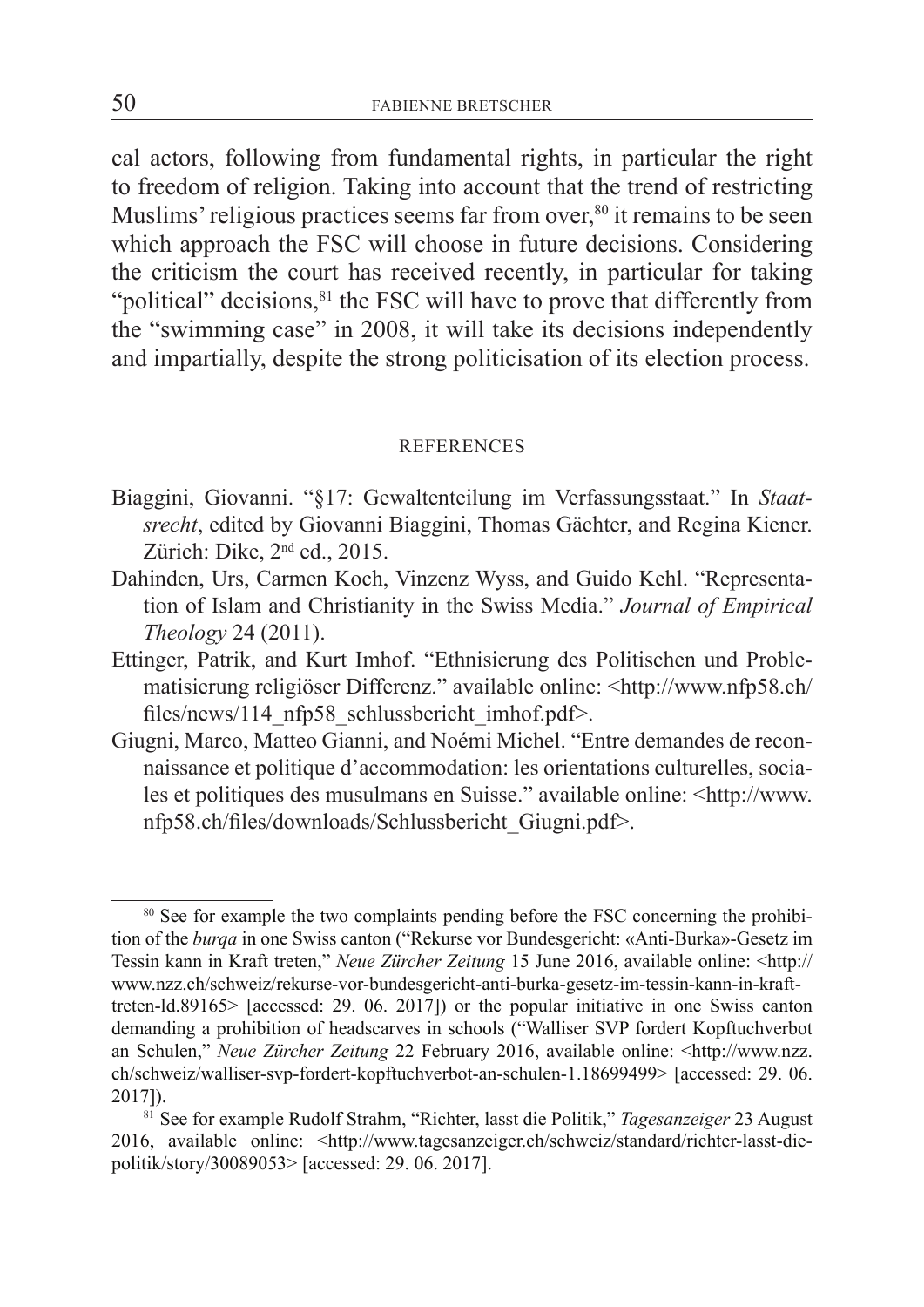- Grosz, Mirina. "Schweizerisches Bundesgericht, II. öffentlich-rechtliche Abteilung, Urteil vom 11. Dezember 2015, 2C\_121/2015 i.S. *Schulgemeinde St. Margrethen* gegen A. und B.D., Tragen des islamischen Kopftuchs im Schulunterricht." *Aktuelle Juristische Praxis* (2016).
- Guichard, Sylvie. "De la liberté de croyance à l'obligation de s'intégrer: les arrêts du Tribunal fédéral sur les dispenses de cours de natation pour des élèves musulmans." *Aktuelle Juristische Praxis* (2014).
- Henrard, Kristin. "Tracing Visions on Integration and/of Minorities: An Analysis of the Supervisory Practice of the FCNM." *International Community Law Review* 13 (2011).
- Kiener, Regina. "§18: Die Bundesversammlung als Parlament des Bundes." In *Staatsrecht*, edited by Giovanni Biaggini, Thomas Gächter, and Regina Kiener. Zürich: Dike, 2<sup>nd</sup> ed., 2015.
- Kiener, Regina. "§21: Das Bundesgericht und weitere richterliche Behörden." In *Staatsrecht*, edited by Giovanni Biaggini, Thomas Gächter, and Regina Kiener. Zürich: Dike, 2nd ed., 2015.
- Kiener, Regina. *Richterliche Unabhängigkeit*. Bern: Stämpfli 2001.
- Lindemann, Anaïd, and Jörg Stolz, "Use of Islam in the Definition of Foreign Otherness in Switzerland: A Comparative Analysis of Media Discourses Between 1970-2004." *Islamophobia Studies Journal* 2/1 (2014).
- Linder, Wolf. *Swiss Democracy: Possible Solutions to Conflict in Multicultural Societies*. Basingstoke: Palgrave Macmillan, 3rd ed., 2010.
- Mahon, Pascal, and Roxane Aurélie Schaller. "L'élection des juges entre tradition démocratique et exigences de l'Etat de droit." *Parlament – Parlement – Parlamento* 2 (2013).
- Mazzoleni, Oscar, *Nationalisme et Populisme en Suisse La Radicalisation de la 'Nouvelle' UDC.* Lausanne: Presses Polytechniques et Universitaires 2003.
- Moser, Hans Peter. "Bemerkungen zum Urteil." *Schweizerisches Zentralblatt für Staats- und Verwaltungsrecht* (1994).
- Reich, Johannes. "Urteilsbesprechung Bundesgericht, II. öffentlich-rechtliche Abteilung, 11. Dezember 2015, 2C\_121/2015." *Schweizerisches Zentralblatt für Staats- und Verwaltungsrecht* 117 (2016).
- Reich, Johannes. "Switzerland: Freedom of creed and conscience, immigration, and public schools in the postsecular state – compulsory coeducational swimming instruction revisited." *International Journal of Constitutional Law* 7/4 (2009).
- Sambar, Dina, and Joël Hoffmann. "Therwiler Schüler verweigern Handschlag offenbar weiter." *Tagesanzeiger* 27.5.2016, available online: